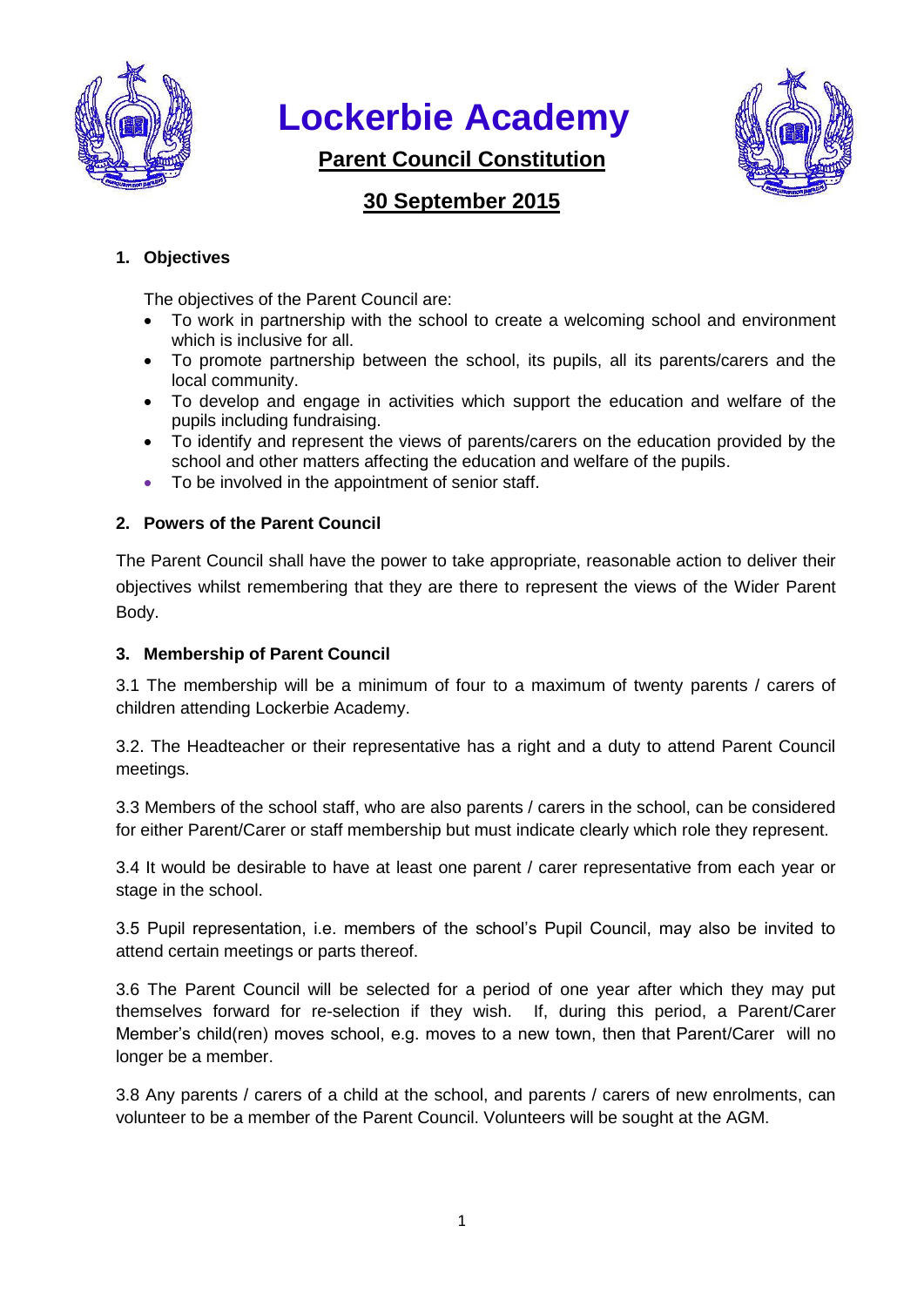3.9 The Parent Council may co-opt additional members to assist it with carrying out its functions. Co-opted members will be invited to serve for a period of one year, after which time the Parent Council will review and consider requirements for co-opted membership.

3.10 If a Parent Council member acts in a way that is considered by other members to undermine the objectives of the Parent Council, an additional meeting shall be called, during which their membership of the Parent Council shall be terminated if the majority of Parent/Carer members attending the meeting agree. In these circumstances advice and support would be sought from the Lead Officer Parental Involvement Education Services. Termination of membership would be confirmed in writing to the member.

# **4. Key People**

4.1 The Chair, Vice Chair, Secretary (if appropriate), and Treasurer of the Council will be agreed by the Parent Council members immediately following its formation.

4.2 Key People will be re-selected by the Parent Council on an annual basis at the annual general meeting.

4.3 The Parent Council will be chaired by a Parent/Carer of a child attending Lockerbie Academy. If the child ceases to be a pupil, a new Chair will be agreed at the next meeting.

# **5. Reporting to Wider Parent Body**

5.1 The Parent Council is accountable to the Wider Parent Body for Lockerbie Academy and will make a report on its activities on behalf of all the parents / carers at least once a year.

### **6. Special General Meetings**

6.1 If 25% of members of the Wider Parent Body request a special general meeting to discuss issues falling within the Council's remit, the Parent Council shall arrange this. The Parent Council shall give all members of the Wider Parent Body at least two weeks' notice of the meeting and, at the same time, circulate notice of the matter, or matters, to be discussed at the meeting.

#### **7. Annual General Meeting**

7.1 The Annual General Meeting will be held in September each year. A notice of the meeting including date, time, and place will be sent to all members of the Wider Parent Body at least 2 weeks in advance. The meeting will include:

- a report on the work of the Parent Council and its committee(s)
- selection of the new Parent Council
- approval of the accounts and appointment of the auditor.
- any changes to this Constitution as directed by the Authority and/or from its operation in the school
- discussion of issues that members of the Wider Parent Body may wish to raise

#### **8. Extraordinary General Meeting**

8.1 An EGM may be called by the Parent Council if the majority of the Parent Council agrees. At least two weeks' notice of the meeting including purpose, date, time, and place will be sent to all members of the Wider Parent Body in advance of the meeting.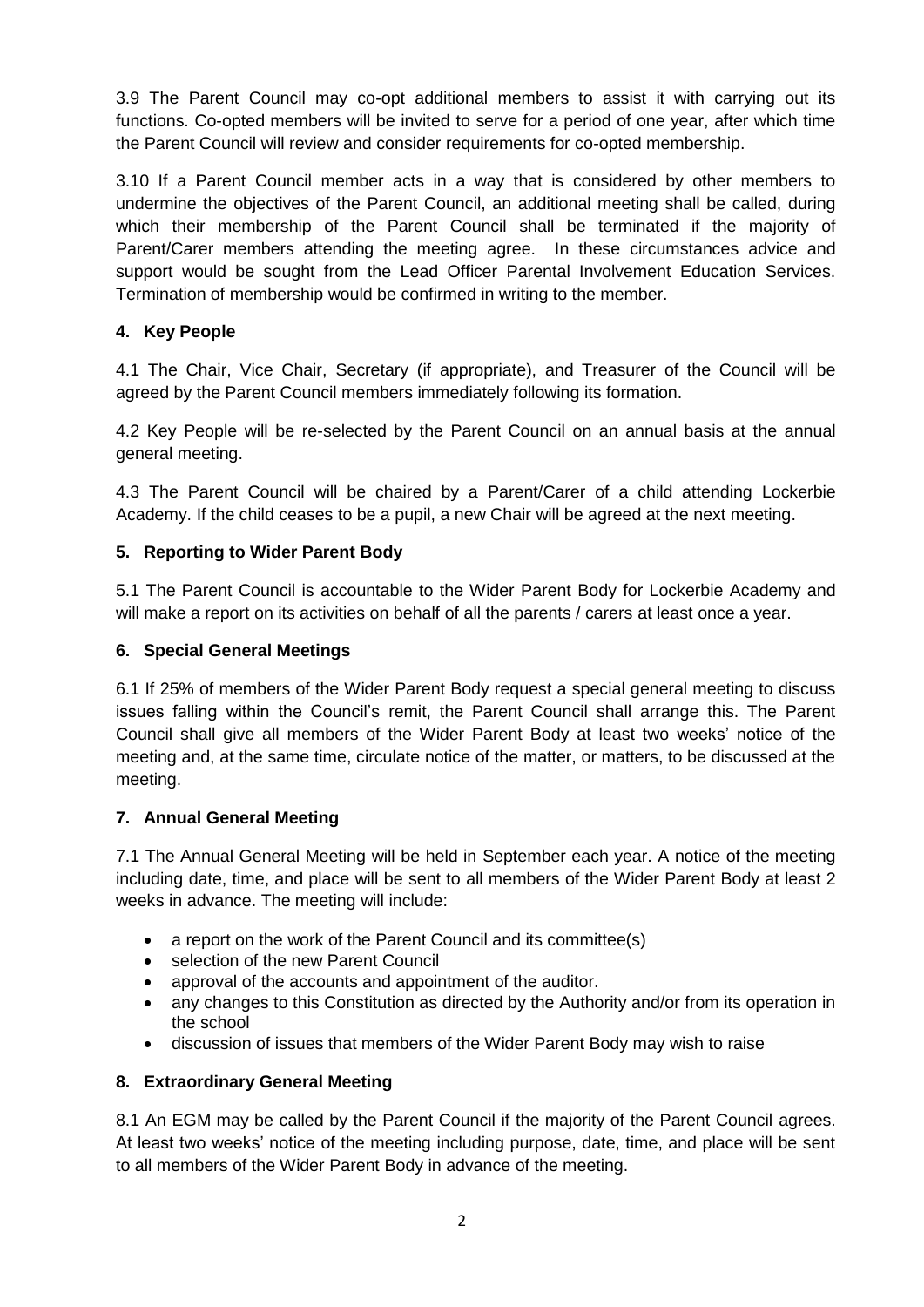# **9. Meetings**

9.1 The Parent Council will meet as required but at least once in every school term. A quorum for the Parent Council should be at least 4 Parent/Carer members.

9.2 Members of the Parent Council can call an additional meeting, as and when required, and all members of the Parent Council will be given at least one weeks' notice of date, time and place of the meeting.

9.3. Meetings of the Parent Council shall be open to the Wider Parent Body, unless the Parent Council is discussing an issue which it considers should be dealt with on a confidential basis. In these circumstances advice would be sought from Education Services. In such circumstances only members of the Parent Council and the Headteacher, or their representative, can attend.

9.4 Under normal circumstances all agenda matters should be submitted to the secretary one week prior to the date of the meeting.

# **10. Voting**

10.1 Should a vote be necessary to make a decision, each Parent/Carer member at the meeting will have one vote, with the Chair having the casting vote in the event of a tie.

#### **11. Minutes**

11.1 Copies of the minutes of all meetings will be available to all parents / carers of children at Lockerbie Academy and to all teachers at the school. Copies will be available from the Secretary of the Parent Council, on the school website and from the school office. Proceedings of meetings, when approved, may be subject of a Press Release if agreed by the Parent Council.

#### **12. Fund Raising**

12.1 Fundraising and events will be managed/administered by a sub-committee on behalf of the Parent Council.

#### **13. Funds**

13.1. A bank account will be set up in the name of the Parent Council. Withdrawals will require 2 signatures: that of the Treasurer and one other of the agreed Parent Council members.

13.2 The Treasurer will keep an accurate record of all income and expenditure separately for both Parent Council funds and fundraising account, in accordance with the Authority guidelines, and will provide a summary of this for each Parent Council meeting and a full account for the Annual General Meeting. The Parent Council accounts will be audited by the auditor appointed at the previous Annual General Meeting.

13.3 The Parent Council shall be responsible for ensuring that all monies are used in line with the objectives of the Parent Council.

# **14. Changes to Constitution**

14.1 The Parent Council may change its constitution at an AGM or an EGM called for the purpose. The proposed change shall be clear in the notice calling the meeting and be approved by not less than two thirds of those who attend the meeting.